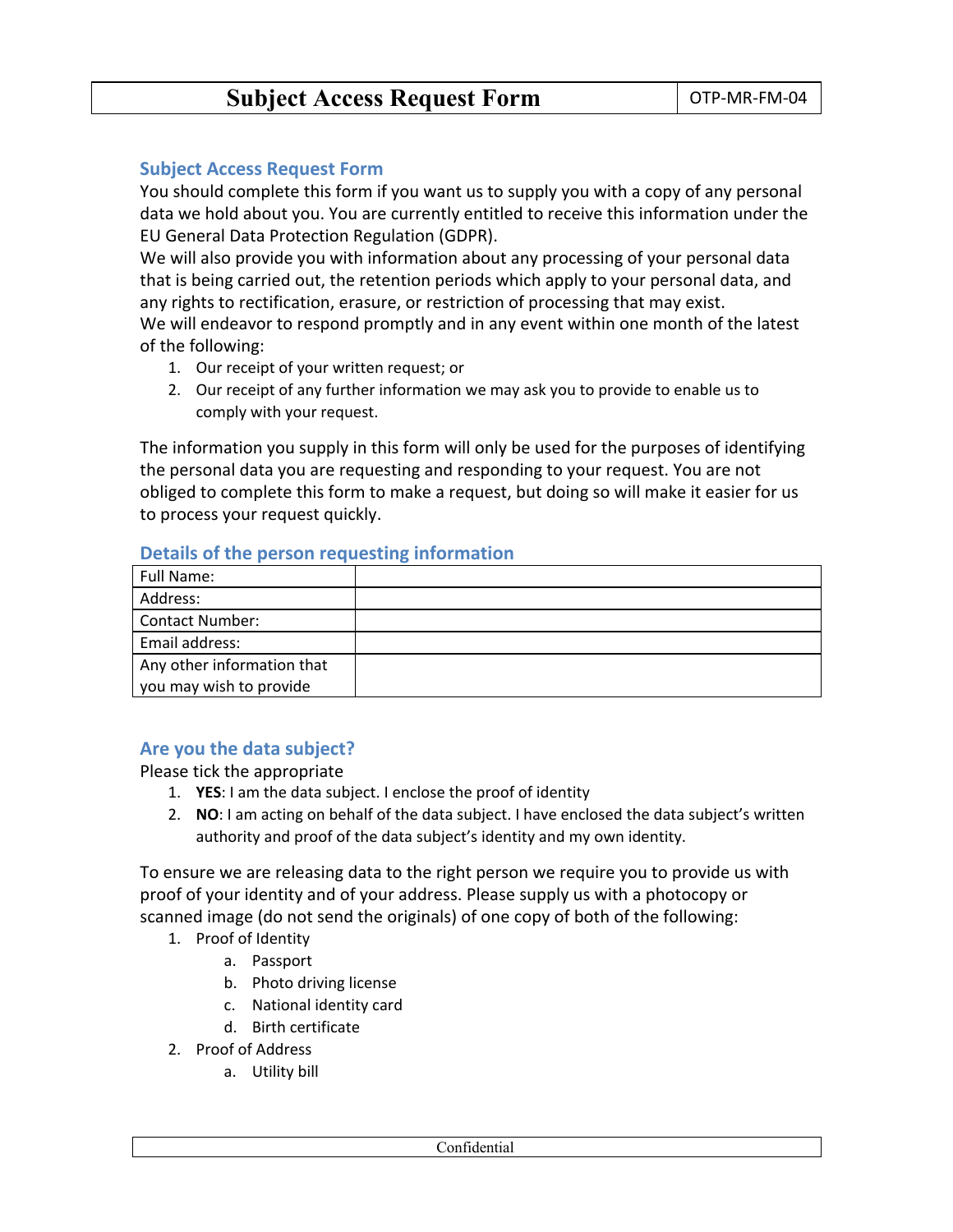# **Subject Access Request Form**  $\vert$  OTP-MR-FM-04

- b. Bank statement
- c. Credit card statement (no more than 3 months old)
- d. Current driving license
- e. Current TV license
- f. Local authority tax bill
- g. HMRC tax document (no more than 1 year old)

If we are not satisfied **you are who you claim to be**, we reserve the right to refuse to grant your request.

#### **What information you are seeking?**

Please describe the information you are seeking. Please provide any relevant details you think will help us to identify the information you require.

Please note that if the information you request reveals details directly or indirectly about another person we will have to seek the consent of that person before we can let you see that information. In certain circumstances, where disclosure would adversely affect the rights and freedoms of others, we may not be able to disclose the information to you, in which case you will be informed promptly and given full reasons for that decision.

While in most cases we will be happy to provide you with copies of the information you request, we nevertheless reserve the right, in accordance with section 8(2) of the DPA, not to provide you with copies of information requested if to do so would take "disproportionate effort", or in accordance with Article 12 of the GDPR to charge a fee or refuse the request if it is considered to be "manifestly unfounded or excessive".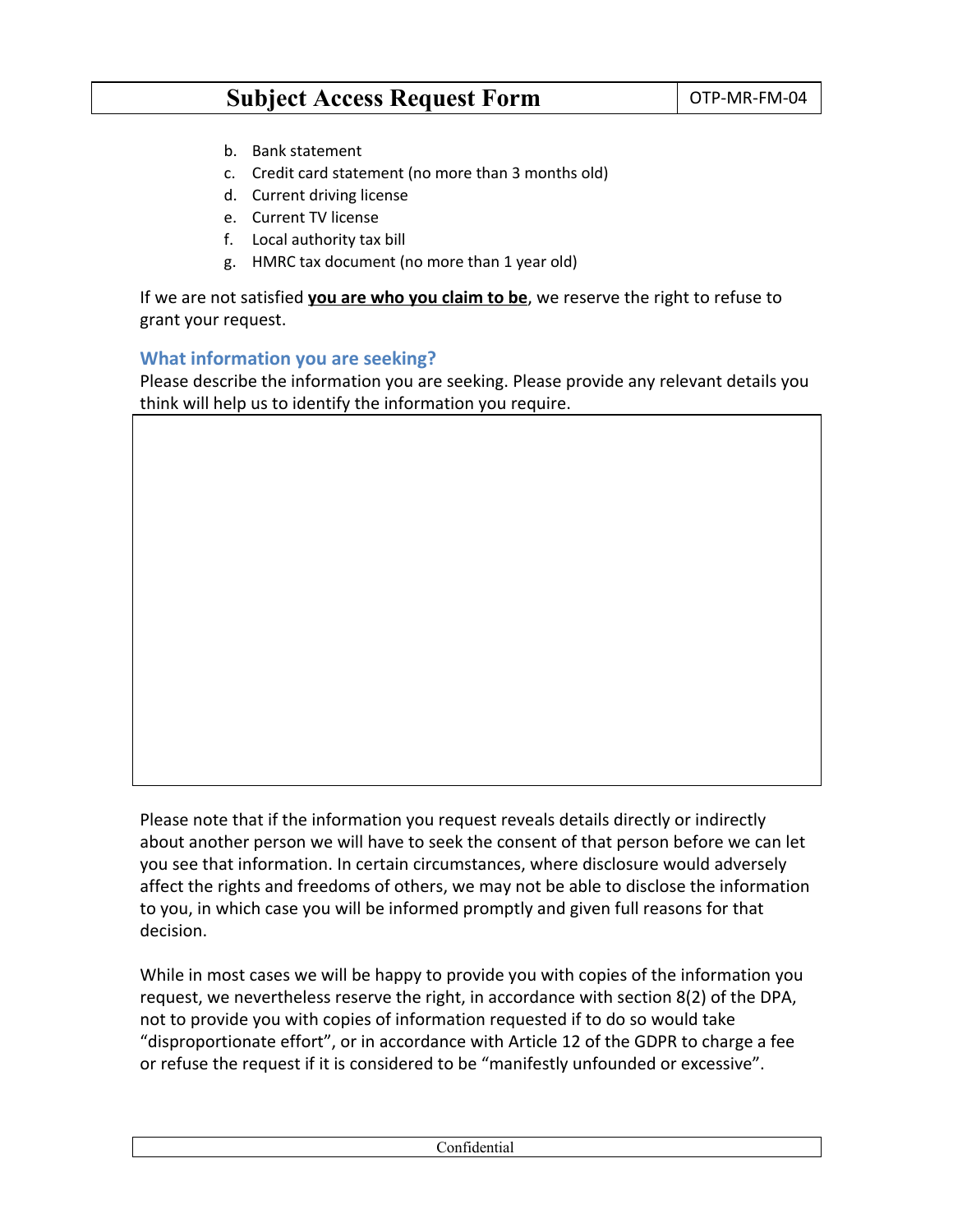However we will make every effort to provide you with a satisfactory form of access or summary of information if suitable.

### **Information about the collection and processing of data**

If you want information about any of the following, please tick:

- 1. Why we are processing your personal data
- 2. To whom your personal data are disclosed
- 3. The source of your personal data

#### **Disclosure of CCTV Images**

If the information you seek is in the form of video images captured by our CCTV security cameras, would you be satisfied with viewing these images?

**YES NO**

### **Declaration**

Please note that any attempt to mislead may result in prosecution.

I confirm that I have read and understood the terms of this subject access form and certify that the information given in this application to ODCEM UK / Germany is true. I understand that it is necessary for ODCEM UK / Germany to confirm my / the data subject's identity and it may be necessary to obtain more detailed information in order to locate the correct personal data.

**Signed: Date:**

#### **Documents which must accompany this application:**

- 1. Evidence of data subject's identity
- 2. Authorization from the data subject to act on their behalf
- 3. Evidence of the representing person's identity

Please return the completed form to: Data Protection Officer ODCEM Technologies Pvt. Ltd. Corporate Office: 5th floor, Tower D, IBC Knowledge Park, Bannerghatta Road, Bangalore - 560029

Contact Number: +91-9632905522/080-69001899 Email Address: amith.chandrappa@onedirect.in